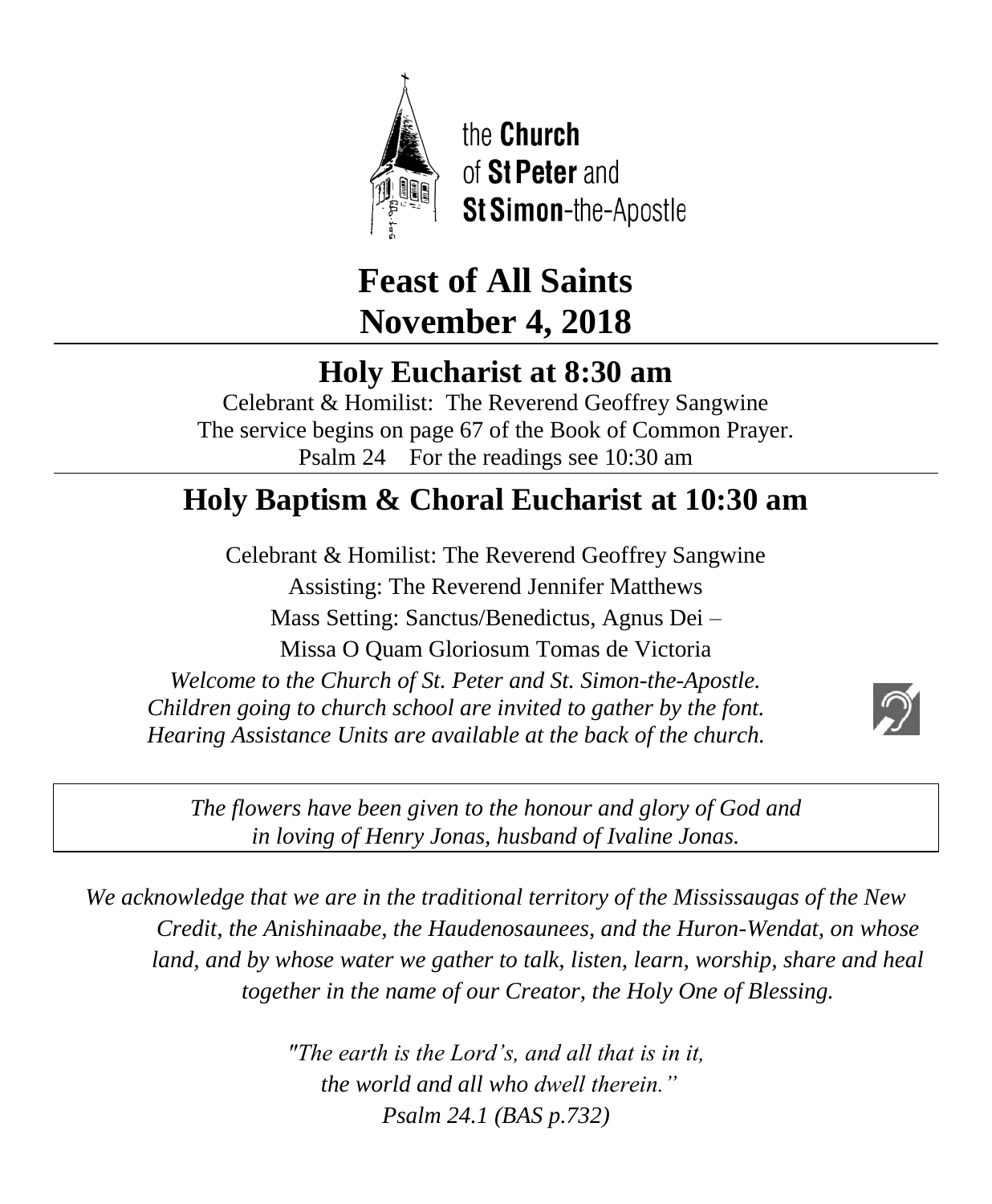# **Gathering of the Community**

*Celebrant* Let us go forth in peace. Alleluia. *All* **In the name of the Lord, Amen. Alleluia.**

**Processional Hymn 276** *For All The Saints* **SINE NOMINE** SINE NOMINE

1 For all the saints who from their labours rest, who Thee by faith before the world confessed; Thy name, O Jesus, be forever blest. Alleluia, Alleluia!

2 Thou wast their Rock, their Fortress, and their Might; Thou, Lord, their Captain in the well-fought fight; Thou, in the darkness drear, their one true Light. Alleluia, Alleluia!

> 3 O blest communion, fellowship divine! We feebly struggle, they in glory shine; yet all are one in Thee, for all are Thine. Alleluia, Alleluia!

4 And when the strife is fierce, the warfare long, steals on the ear the distant triumph song, and hearts are brave again, and arms are strong. Alleluia, Alleluia!

5 But when there breaks a yet more glorious day; the saints triumphant rise in bright array; the King of glory passes on His way. Alleluia, Alleluia!

6 From earth's wide bounds, from ocean's farthest coast, through gates of pearl streams in the countless host, singing to Father, Son, and Holy Ghost. Alleluia, Alleluia!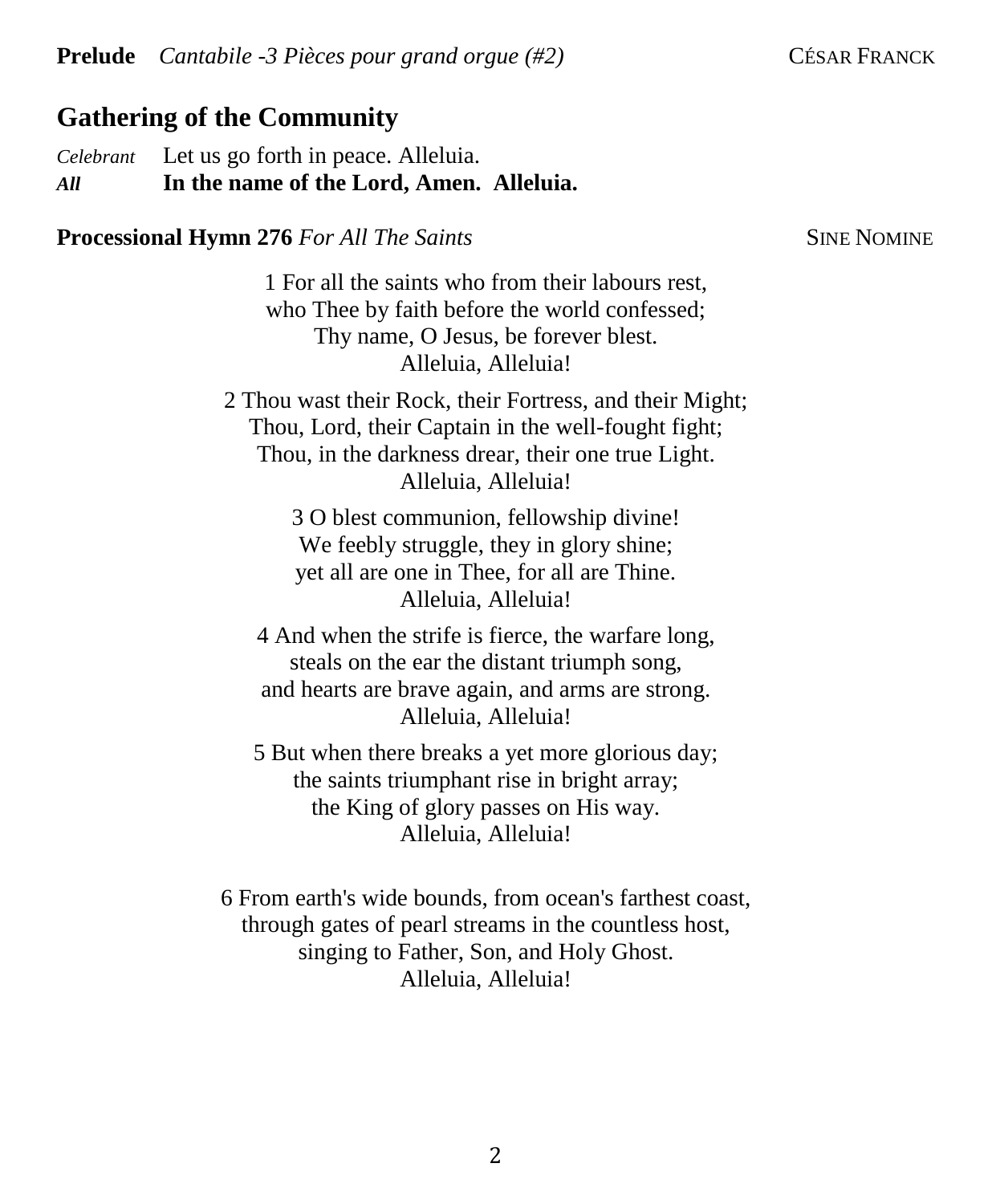*Celebrant* The grace of our Lord Jesus Christ, and the love of God, and the fellowship of the Holy Spirit be with you all. *All* **And with thy spirit**

*Celebrant* There is one body and one Spirit

*All* **One hope in God's call to us.**

*Celebrant* One Lord, one faith, one baptism.

*All* **One God and Father of All.**

# **Collect of the Day**

*Celebrant* Almighty God, whose people are knit together in one holy Church, the mystical Body of thy Son, grant us grace to follow thy blessed saints in lives of faith and commitment, and to know the inexpressible joys thee hast prepared for those who love thee; through Jesus Christ our Lord, who liveth and reigneth with thee and the Holy Spirit, one God, now and for ever. **Amen.**

# **Proclamation of the Word**

# **New Testament Lesson** *Revelation 21.1–6a**Read by Winston Isaac*

*Reader* The New Testament Lesson is written in the 21<sup>st</sup> chapter of the book of Revelation, beginning at the  $1<sup>st</sup>$  verse.

Then I saw a new heaven and a new earth; for the first heaven and the first earth had passed away, and the sea was no more. And I saw the holy city, the new Jerusalem, coming down out of heaven from God, prepared as a bride adorned for her husband. And I heard a loud voice from the throne saying, 'See, the home of God is among mortals. He will dwell with them; they will be his peoples, and God himself will be with them; he will wipe every tear from their eyes. Death will be no more; mourning and crying and pain will be no more, for the first things have passed away.' And the one who was seated on the throne said, 'See, I am making all things new.' Also he said, 'Write this, for these words are trustworthy and true.' Then he said to me, 'It is done! I am the Alpha and the Omega, the beginning and the end. To the thirsty I will give water as a gift from the spring of the water of life.

*Reader* The word of the Lord. *All* **Thanks be to God.**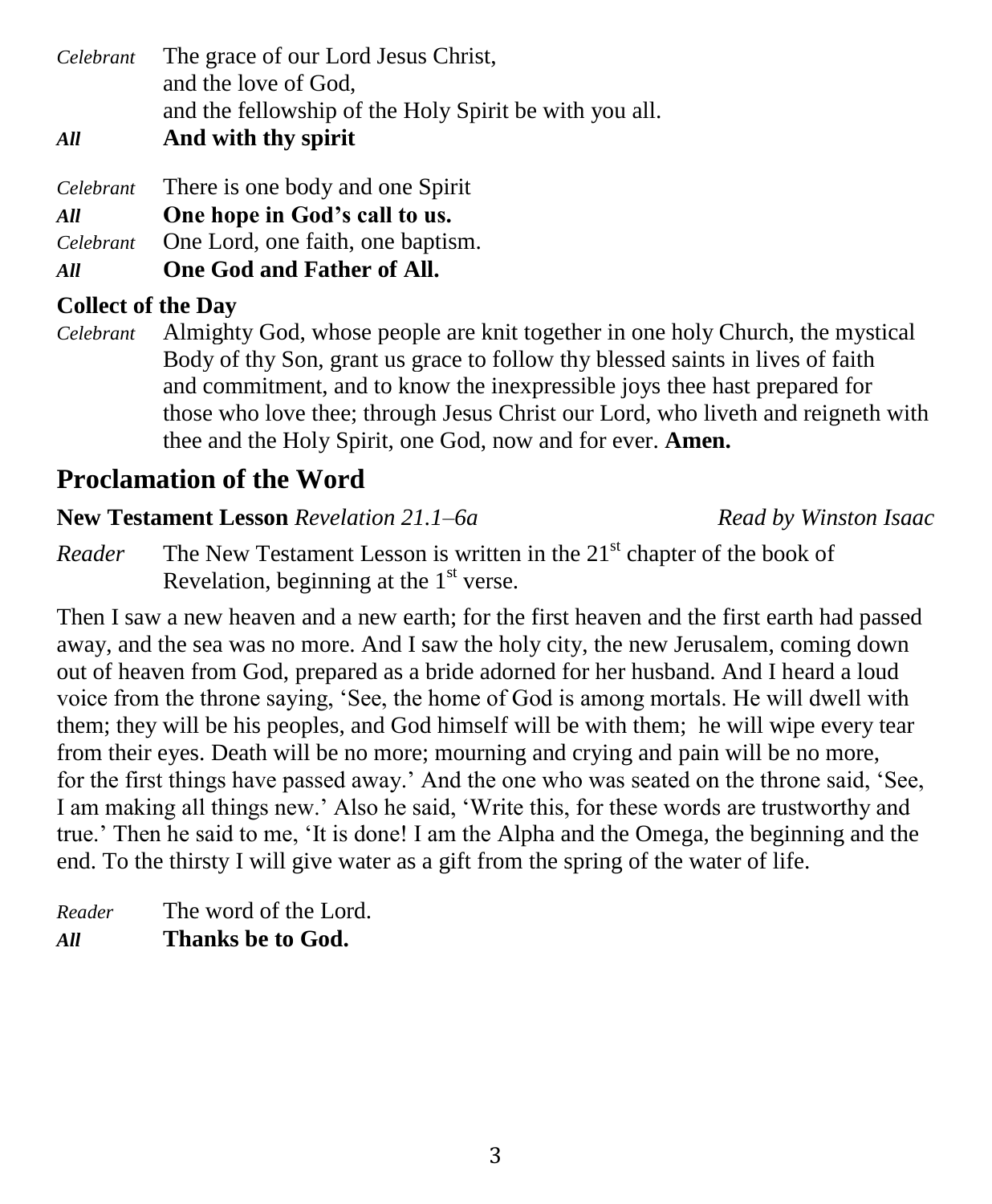**Psalm 24** *Sung by all*. *Please remain seated.*



<sup>1</sup> The earth is the LORD'S, and all that 'therein 'is;  $/$ the compass of the world, and ' they that ' dwell there'in.  $2^2$  For he hath founded it up'on the 'seas, / and es'tablished it  $\cdot$  up'on the 'floods.  $3$  Who shall ascend into the ' hill of  $\cdot$  the ' LORD? / or who shall 'stand  $\cdot$  in his 'holy 'place? <sup>4</sup> Even he that hath clean hands, and a 'pure ' heart; / and that hath not lift up his mind unto vanity, nor ' sworn · to de'ceive his ' neighbour.  $<sup>5</sup>$  He shall receive a blessing ' from the ' LORD,  $/$ </sup> and righteousness from the ' God of ' his sal'vation.  $6$  This is the generation of 'them that' seek him; / even of them that seek thy ' face, O ' God of ' Jacob. <sup>7</sup> LIFT up your heads, O ye gates, and be ye lift up, ye ever'lasting 'doors; / and the King of ' glory ' shall come ' in.  $8$  Who is the 'King of 'glory? / it is the LORD strong and mighty, even the ' LORD ' mighty in ' battle. <sup>9</sup> Lift up your heads, O ye gates, and be ye lift up, ye ever'lasting 'doors; / and the King of ' glory ' shall come ' in.  $10$  Who is the 'King of 'glory? / even the LORD of hosts, ' he  $\cdot$  is the ' King of ' glory.

.

#### **Epistle** *Colossians 1:9-14 Read by Marie Samuels-Isaac*

*Reader* The Epistle is written in the 1<sup>st</sup> chapter of Paul's Epistle to the Colossians, beginning at the  $9<sup>th</sup>$  verse.

For this reason, since the day we heard it, we have not ceased praying for you and asking that you may be filled with the knowledge of God's will in all spiritual wisdom and understanding, so that you may lead lives worthy of the Lord, fully pleasing to him, as you bear fruit in every good work and as you grow in the knowledge of God. May you be made strong with all the strength that comes from his glorious power, and may you be prepared to endure everything with patience, while joyfully giving thanks to the Father, who has enabled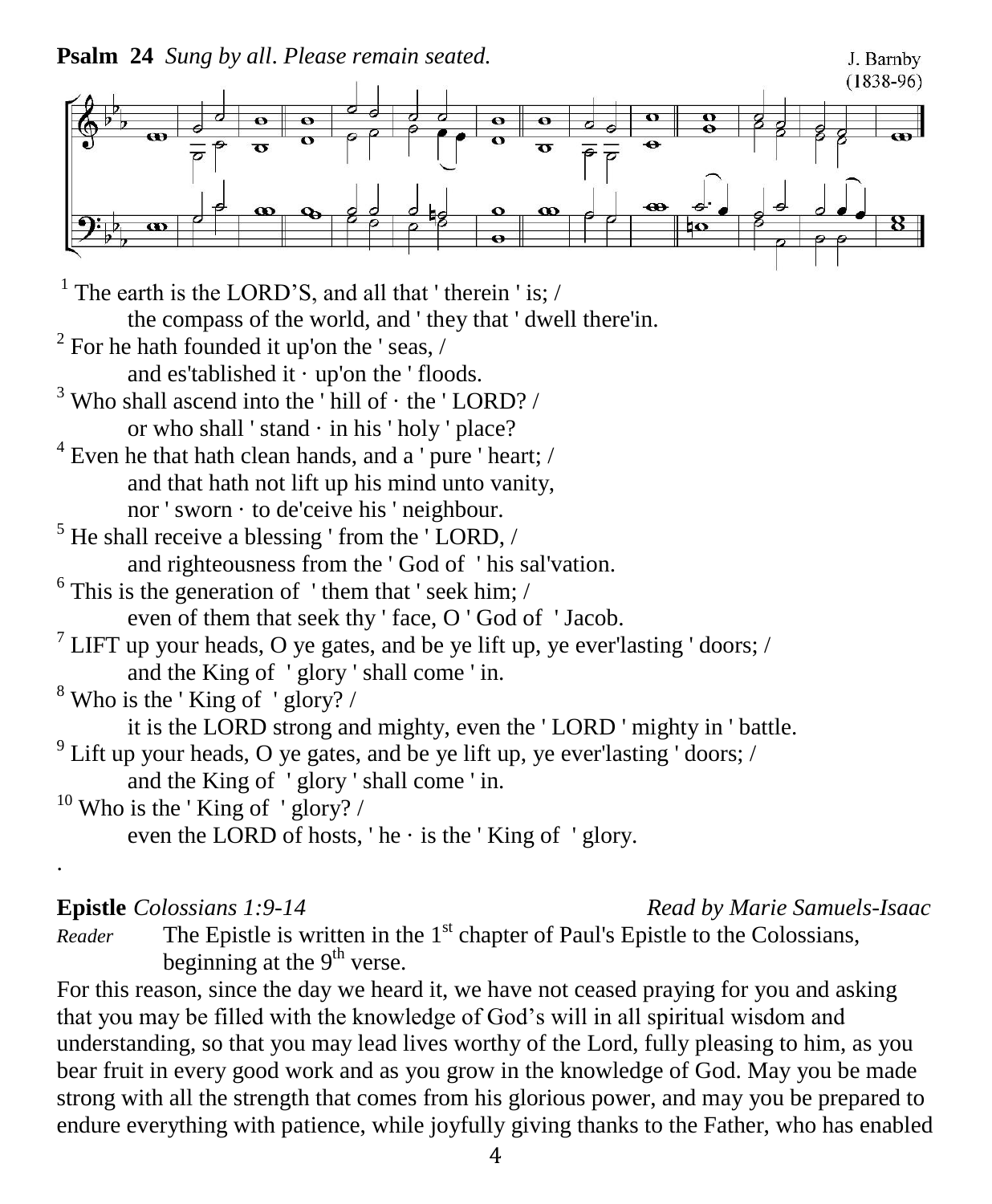you to share in the inheritance of the saints in the light. He has rescued us from the power of darkness and transferred us into the kingdom of his beloved Son, in whom we have redemption, the forgiveness of sins.

*Reader* The word of the Lord.

*All* **Thanks be to God.**

**Hymn 282** *Let Saints on Earth in Concert Sing DUNDEE* 

**Gospel** *John 11.32–44 Gospeller* The Lord be with you. *All* **And with thy spirit.** *Gospeller* The Holy Gospel is written in the 11<sup>th</sup> chapter of the Gospel according to St John, beginning at the  $32<sup>nd</sup>$  verse. *All* **Glory be to thee, O Lord.**

When Mary came where Jesus was and saw him, she knelt at his feet and said to him, 'Lord, if you had been here, my brother would not have died.' When Jesus saw her weeping, and the Jews who came with her also weeping, he was greatly disturbed in spirit and deeply moved. He said, 'Where have you laid him?' They said to him, 'Lord, come and see.' Jesus began to weep. So the Jews said, 'See how he loved him!' But some of them said, 'Could not he who opened the eyes of the blind man have kept this man from dying? 'Then Jesus, again greatly disturbed, came to the tomb. It was a cave, and a stone was lying against it. Jesus said, 'Take away the stone.' Martha, the sister of the dead man, said to him, 'Lord, already there is a stench because he has been dead for four days.' Jesus said to her, 'Did I not tell you that if you believed, you would see the glory of God?' So they took away the stone. And Jesus looked upwards and said, 'Father, I thank you for having heard me. I knew that you always hear me, but I have said this for the sake of the crowd standing here, so that they may believe that you sent me.' When he had said this, he cried with a loud voice, 'Lazarus, come out!' The dead man came out, his hands and feet bound with strips of cloth, and his face wrapped in a cloth. Jesus said to them, 'Unbind him, and let him go.' *Gospeller* The Gospel of Christ.

*All* **Praise be to thee, O Christ.**

**Homily**

**Prayers of the People** *Please kneel or stand, as able. Led by Brooke Sales-Lee*

# **Confession and Absolution**

*Celebrant* Let us confess our sins to almighty God.

*Silence is kept. Please kneel, as able.*

*Celebrant* Almighty God,

*All* **Father of our Lord Jesus Christ, maker of all things and judge of all people:**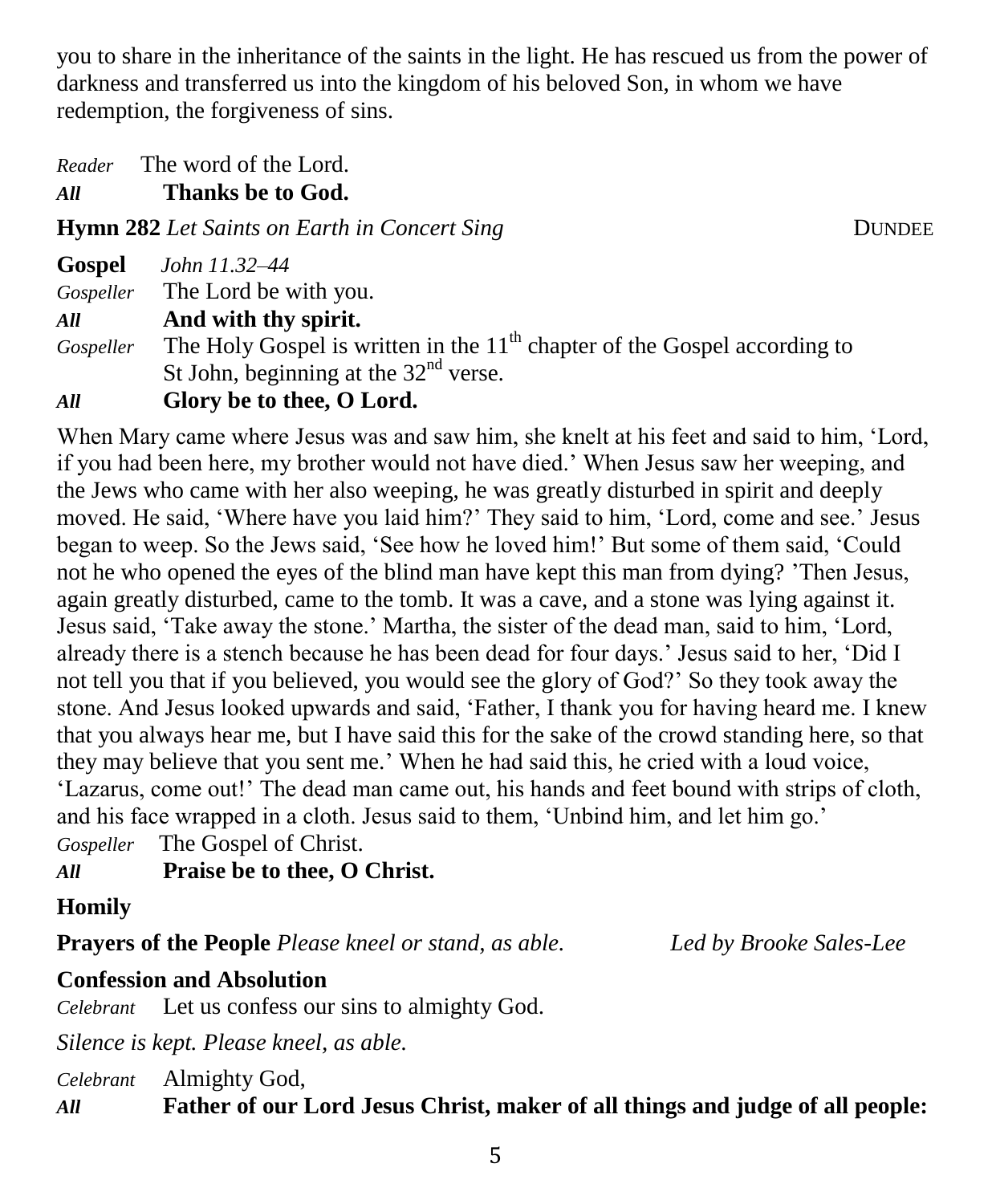**we acknowledge and confess our manifold sins and wickedness, which we from time to time most grievously have committed, by thought, word and deed, against thy divine majesty. We do earnestly repent, and are heartily sorry for these our misdoings. Have mercy upon us, most merciful Father; for thy Son our Lord Jesus Christ's sake, forgive us all that is past; and grant that we may ever hereafter serve and please thee in newness of life, to the honour and glory of thy name; through Jesus Christ our Lord. Amen.**

*The Absolution is pronounced.*

# **Celebration of Holy Baptism**

| Celebrant | The candidate for Holy Baptism will now be presented.                                              |
|-----------|----------------------------------------------------------------------------------------------------|
| Sponsor   | I present Henry Summerset Denning and Connor James Cumming to<br>receive the sacrament of baptism. |
|           |                                                                                                    |

*Celebrant* Will you be responsible for seeing that the child you present is nurtured in the faith and life of the Christian community?

*Parents and sponsors*

### **I will, with God's help.**

*Celebrant* Will you by your prayers and witness help this child to grow into the full stature of Christ?

*Parents and sponsors*

# **I will, with God's help.**

*The parents and sponsors who speak on behalf of Henry and Connor respond to the following questions:*

| Do you renounce Satan and all the spiritual forces of wickedness that rebel                      |
|--------------------------------------------------------------------------------------------------|
| against God?                                                                                     |
| I renounce them.                                                                                 |
| Do you renounce the evil powers of this world which corrupt and destroy the<br>creatures of God? |
| I renounce them.                                                                                 |
| Do you renounce all sinful desires that draw you from the love of God?                           |
| I renounce them.                                                                                 |
| Do you turn to Jesus Christ and accept him as your Saviour?                                      |
| I do.                                                                                            |
| Do you put your whole trust in his grace and love?                                               |
| I do.                                                                                            |
| Do you promise to obey him as your Lord?                                                         |
| I do.                                                                                            |
|                                                                                                  |

*The celebrant addresses the congregation, saying,*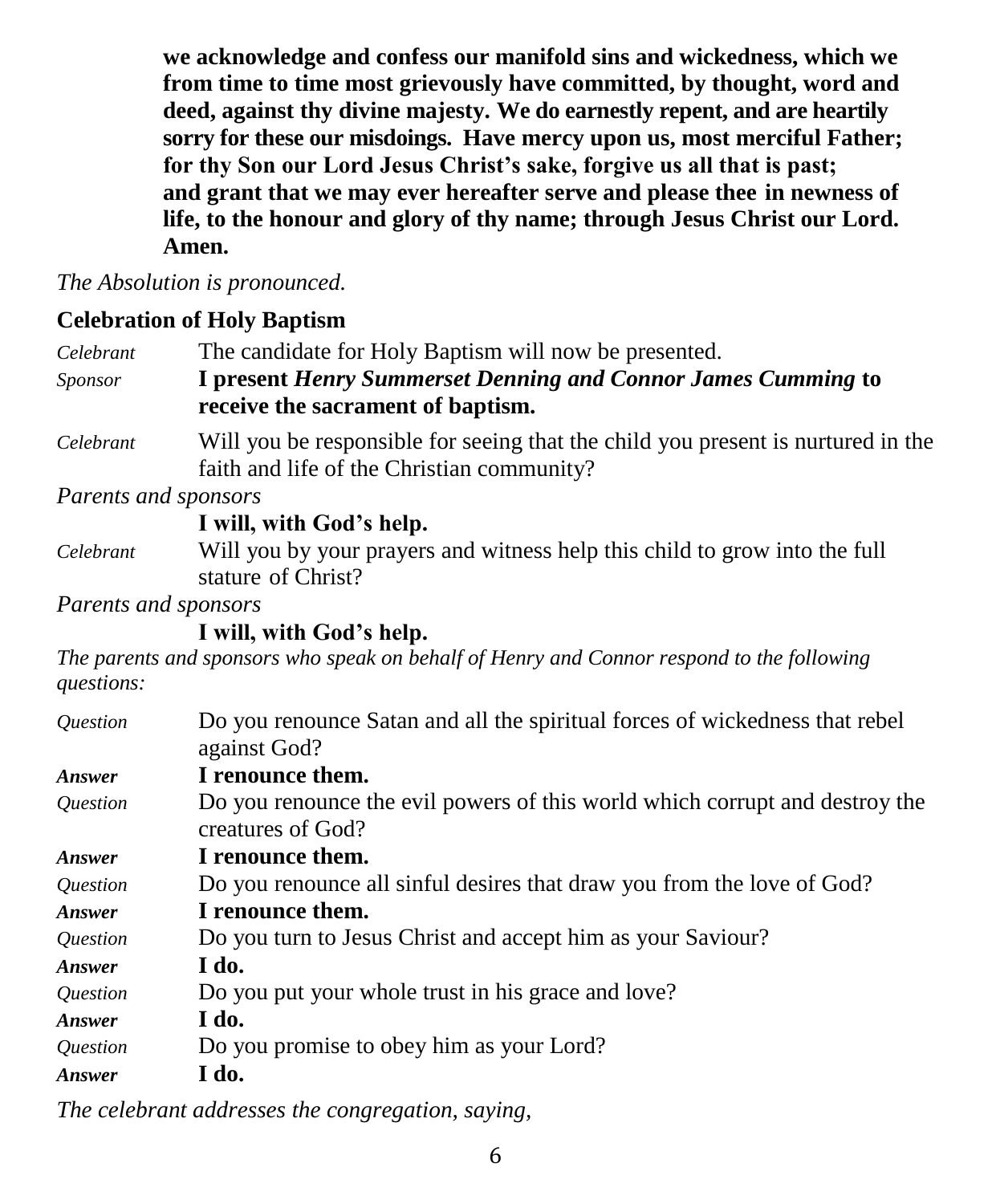| Celebrant | Will you who witness these vows do all in your power to support Henry and    |
|-----------|------------------------------------------------------------------------------|
|           | Connor in their lives in Christ?                                             |
| People    | We will.                                                                     |
| Celebrant | Let us now pray for these persons who are to receive                         |
|           | the sacrament of new birth.                                                  |
| Leader    | Deliver them, O Lord, from the way of sin and death.                         |
| People    | Lord, hear our prayer.                                                       |
| Leader    | Open their hearts to your grace and truth.                                   |
| People    | Lord, hear our prayer.                                                       |
| Leader    | Teach them to love others in the power of the Spirit.                        |
| People    | Lord, hear our prayer.                                                       |
| Leader    | Send them into the world in witness to your love.                            |
| People    | Lord, hear our prayer.                                                       |
| Leader    | Bring them to the fullness of your peace and glory.                          |
| People    | Lord, hear our prayer.                                                       |
| Leader    | Grant, O Lord, that all who are baptized into the death of Jesus Christ your |
|           | Son may live in the power of his resurrection and look for him to come again |
|           | in glory; who lives and reigns now and for ever. <b>Amen.</b>                |

#### **Hymn 445** *God the Creator* **BUNESSAN**

**THE CELEBRATION OF BAPTISM**

#### **Thanksgiving over the Water**

| Celebrant | The Lord be with you.                      |
|-----------|--------------------------------------------|
| People    | And also with you.                         |
| Celebrant | Let us give thanks to the Lord our God.    |
| People    | It is right to give our thanks and praise. |

*Celebrant* We thank you, Almighty God, for the gift of water. Over water the Holy Spirit moved in the beginning of creation. Through water you led the children of Israel out of their bondage in Egypt into the land of promise. In water your Son Jesus received the baptism of John and was anointed by the Holy Spirit and the Messiah, the Christ, to lead us, through his death and resurrection, from the bondage of sin into everlasting life. We thank you, Father, for the water of baptism. In it we are buried with Christ in his death. By it we share in his resurrection. Through it we are reborn by the Holy Spirit. Therefore in joyful obedience to your Son, we bring into his fellowship those who come to him in faith, baptizing them in the name of the Father, and of the Son, and of the Holy Spirit. Now sanctify this water by the power of your Holy Spirit, that those who are cleansed from sin and born again, may continue for ever in the risen life of Jesus Christ our Saviour. To him, to you, and to the Holy Spirit, be all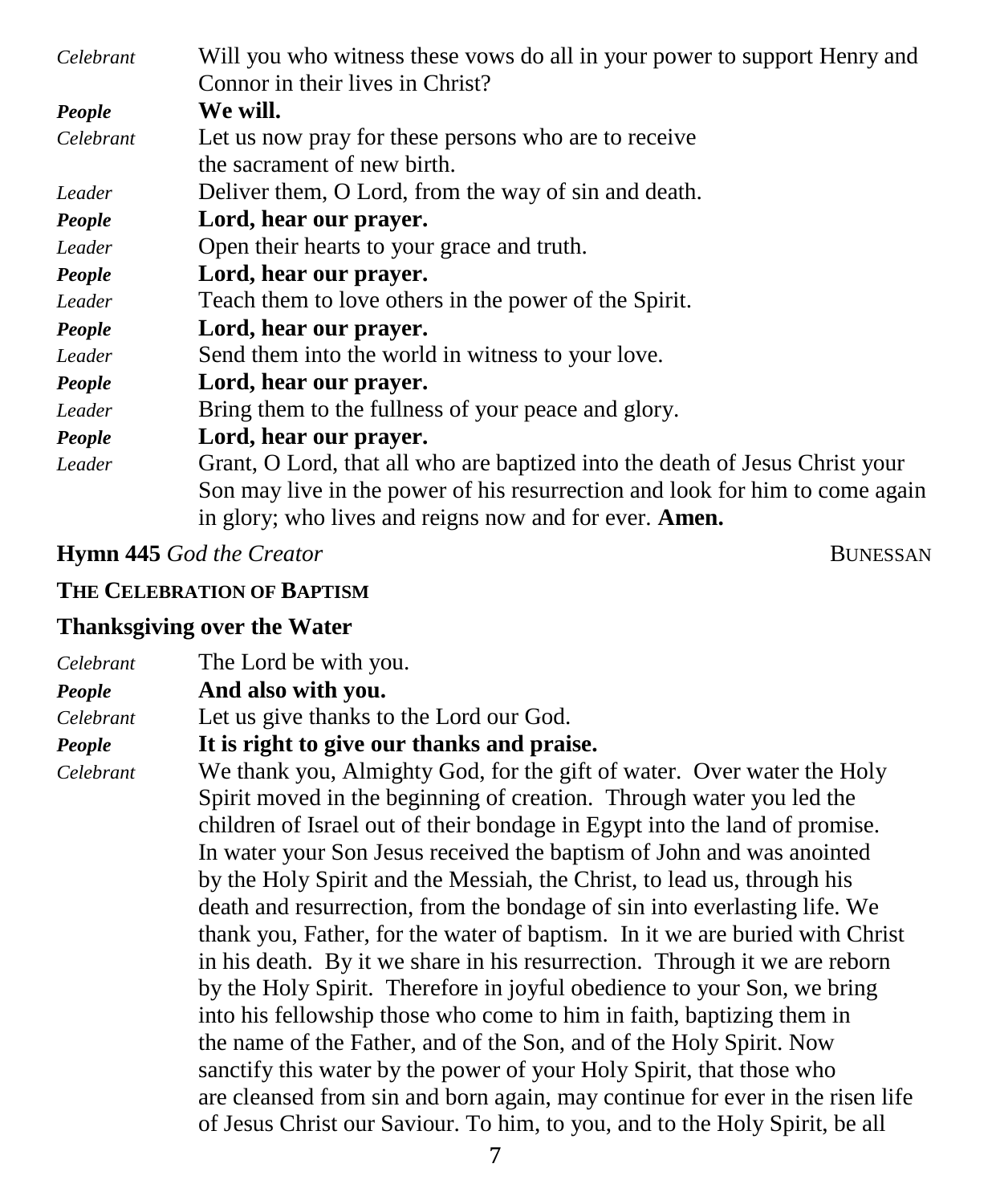honour and glory, now and for ever. **Amen.**

*Celebrant* Let us join with those who are committing themselves to Christ and renew our own baptismal covenant.

# **The Baptismal Covenant**

| Celebrant | Do you believe in God the Father?                                                                                |
|-----------|------------------------------------------------------------------------------------------------------------------|
| People    | I believe in God, the Father almighty, creator of heaven and earth.                                              |
| Celebrant | Do you believe in Jesus Christ, the Son of God?                                                                  |
| People    | I believe in Jesus Christ, his only Son, our Lord. He was conceived by                                           |
|           | the power of the Holy Spirit and born of the Virgin Mary. He suffered                                            |
|           | under Pontius Pilate, was crucified, died, and was buried. He descended                                          |
|           | to the dead. On the third day he rose again. He ascended into heaven,                                            |
|           | and is seated at the right have of the Father. He will come again to                                             |
|           | judge the living and the dead.                                                                                   |
| Celebrant | Do you believe in God the Holy Spirit?                                                                           |
| People    | I believe in God the Holy Spirit, the holy Catholic Church, the                                                  |
|           | communion of saints, the forgiveness of sins, the resurrection of the                                            |
|           | body, and the life everlasting.                                                                                  |
| Celebrant | Will you continue in the apostles' teaching and fellowship, in the breaking of                                   |
|           | bread, and in the prayers?                                                                                       |
| People    | I will, with God's help.                                                                                         |
| Celebrant | Will you persevere in resisting evil and, whenever you fall into sin, repent<br>and return to the Lord?          |
| People    | I will, with God's help.                                                                                         |
| Celebrant | Will you proclaim by word and example the good news of God in Christ?                                            |
| People    | I will, with God's help.                                                                                         |
| Celebrant | Will you seek and serve Christ in all persons, loving your neighbour as<br>yourself?                             |
| People    | I will, with God's help.                                                                                         |
| Celebrant | Will you strive for justice and peace among all people, and respect the                                          |
|           | dignity of every human being?                                                                                    |
| People    | I will, with God's help.                                                                                         |
| Celebrant | Will you strive to safeguard the integrity of creation and respect, sustain, and<br>renew the life of the earth? |
| People    | I will, with God's help.                                                                                         |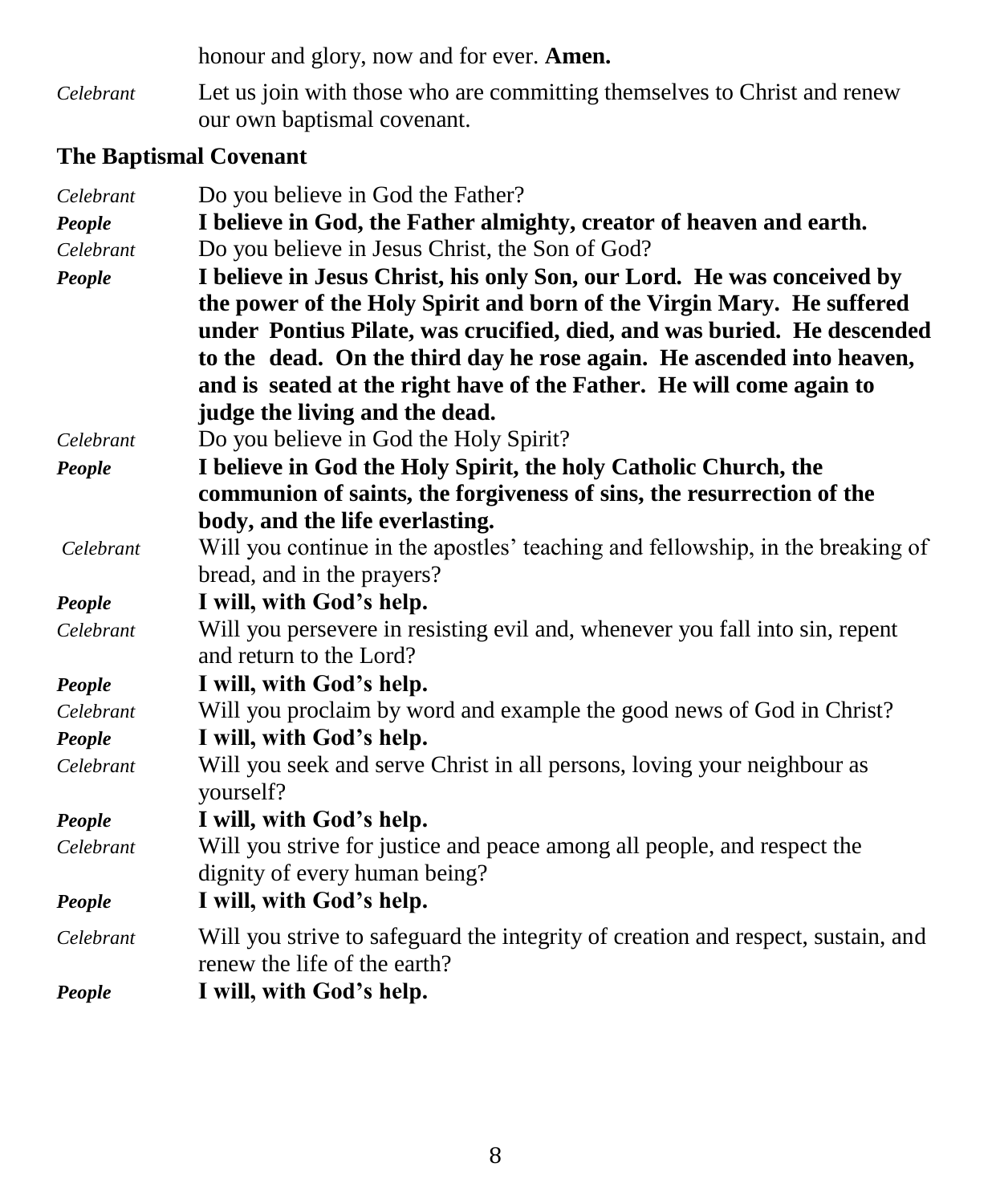## **The Baptism**

| Celebrant | Henry/Connor, I baptize you in the name of the Father,<br>and of the Son, and of the Holy Spirit. Amen.                                                                                                                                                                                                                                                                                                                         |
|-----------|---------------------------------------------------------------------------------------------------------------------------------------------------------------------------------------------------------------------------------------------------------------------------------------------------------------------------------------------------------------------------------------------------------------------------------|
| Celebrant | I sign you with the cross, and mark you as Christ's own forever.                                                                                                                                                                                                                                                                                                                                                                |
| Celebrant | Heavenly Father, we thank you that by water and the Holy Spirit you have<br>bestowed upon these your servants the forgiveness of sin, and have raised<br>them to the new life of grace. Sustain them, O Lord, in your Holy<br>Spirit. Give them an inquiring and discerning heart, the courage to will and<br>to persevere, a spirit to know and to love you, and the gift of joy and wonder<br>in all your works. <b>Amen.</b> |

## **Giving of the Light**

| Celebrant | Receive the light of Christ,                                            |
|-----------|-------------------------------------------------------------------------|
|           | to show that you have passed from darkness to light.                    |
| People    | Let your light so shine before others that they may see your good works |
|           | and glorify you Father in heaven.                                       |

*The newly baptized comes back to the front of the Church.*

*Celebrant* Let us welcome the newly baptized. *People* **We receive you into the household of God. Confess the faith of Christ crucified, proclaim his resurrection, and share with us in his eternal priesthood.**

#### **The Peace**

*Celebrant* The peace of the Lord be always with you. *All* **And with thy spirit.**

*We invite you to share a sign of peace with those near you – a handshake, slight bow or other form of greeting. Please respect the wishes of those who prefer not to shake hands.*

# **Celebration of the Eucharist**

**Hymn 275** *O What Their Joy* **COUANTA QUALIA** 

#### **Prayer over the Gifts**

*Celebrant* Holy and mighty God, we give thee thanks for the triumph of Christ in the lives of all his saints. Receive all we offer this day, and help us, like them, to run our course with faith, that we may come to thy eternal kingdom. We ask this in the name of Jesus Christ our Lord. **Amen.**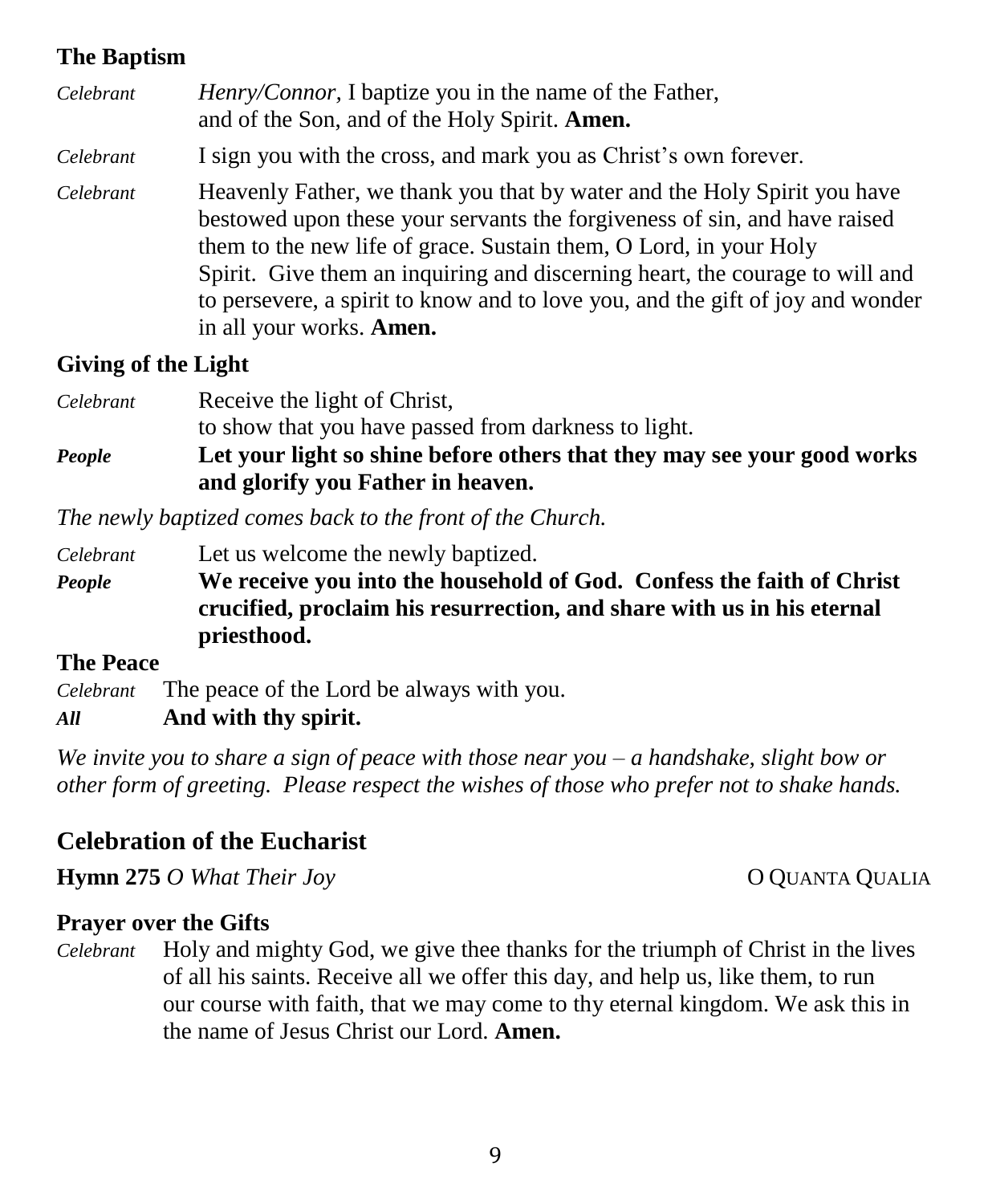# **Great Thanksgiving**

|     | <i>Celebrant</i> The Lord be with you.                                               |
|-----|--------------------------------------------------------------------------------------|
| All | And with thy spirit.                                                                 |
|     | Celebrant Lift up your hearts.                                                       |
| All | We lift them up unto the Lord.                                                       |
|     | <i>Celebrant</i> Let us give thanks unto our Lord God.                               |
| All | It is meet and right so to do.                                                       |
|     | <i>Celebrant</i> It is very meet, right, and our bounden duty, that we should at all |

*Celebranty*, that we should at all times, and in all places, give thanks unto thee, O Lord, holy Father, almighty, everlasting God, creator and preserver of all things. Who in the multitude of thy saints hast compassed us about with so great a cloud of witnesses, that we, rejoicing in their fellowship, may run with patience the race that is set before us, and together with them may receive the crown of glory that fadeth not away. Therefore with angels and archangels, and with all the company of heaven, we laud and magnify thy glorious name; evermore praising thee and saying:

## **Sanctus & Benedictus**

- *Choir Holy, holy, holy, Lord God of Hosts, heaven and earth are full of thy glory. Glory be to thee, O Lord most high. Blessed is he that cometh in the name of the Lord: Hosanna in the highest.*
- *Celebrant* Blessing and glory and thanksgiving be unto thee, almighty God, our heavenly Father, who of thy tender mercy didst give thine only Son Jesus Christ to take our nature upon him, and to suffer death upon the cross for our redemption; who made there, by his one oblation of himself once offered, a full, perfect, and sufficient sacrifice, oblation, and satisfaction, for the sins of the whole world; and did institute, and in his holy Gospel command us to continue, a perpetual memorial of that his precious death, until his coming again. Hear us, O merciful Father, we most humbly beseech thee; and grant that we receiving these thy creatures of bread and wine, according to thy Son our Saviour Jesus Christ's holy institution, in remembrance of his death and passion, may be partakers of his most blessed body and blood; who, in the same night that he was betrayed, took bread; and, when he had given thanks, he brake it; and gave it to his disciples, saying, "Take, eat; this is my body which is given for you: do this in remembrance of me." Likewise after supper he took the cup; and when he had given thanks, he gave it to them, saying, "Drink ye all, of this; for this is my blood of the new covenant, which is shed for you and for many for the remission of sins: Do this, as oft as ye shall drink it, in remembrance of me. "Wherefore, O Father, Lord of heaven and earth, we thy humble servants, with all thy holy Church, remembering the precious death of thy beloved Son, his mighty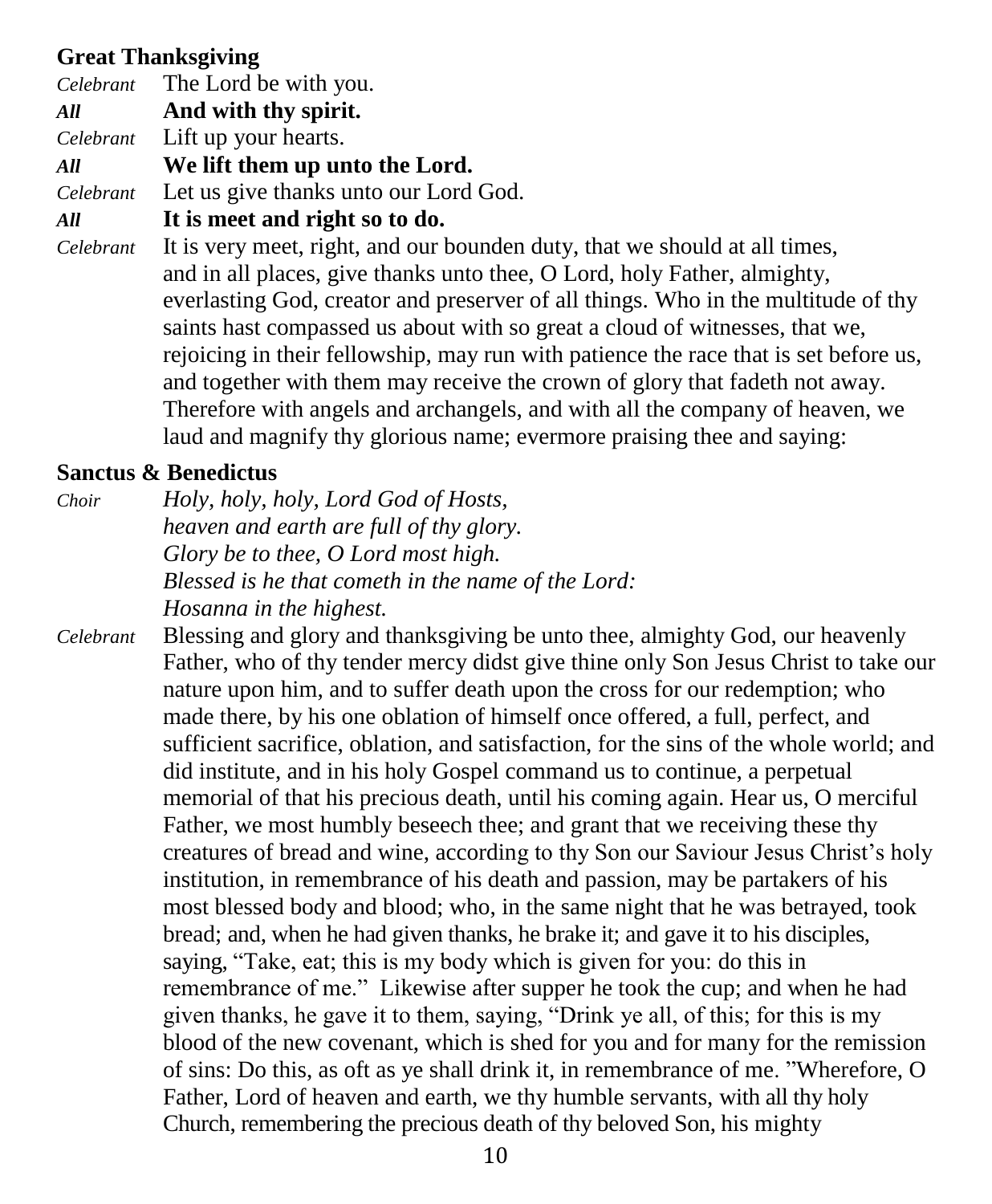resurrection, and glorious ascension, and looking for his coming again in glory, do make before thee, in this sacrament of the holy bread of eternal life and the cup of everlasting salvation, the memorial which he hath commanded:

# *All* **We praise thee, we bless thee, we thank thee, and we pray to thee, Lord our God.**

*Celebrant* And we entirely desire thy fatherly goodness mercifully to accept this our sacrifice of praise and thanksgiving, most humbly beseeching thee to grant, that by the merits and death of thy Son Jesus Christ, and through faith in his blood, we and all thy whole Church may obtain remission of our sins, and all other benefits of his passion; and we pray that by the power of thy Holy Spirit, all we who are partakers of this holy communion may be fulfilled with thy grace and heavenly benediction; through Jesus Christ our Lord, by whom and with whom, in the unity of the Holy Spirit, all honour and glory be unto thee, O Father Almighty, world without end. **Amen.**

# **Lord's Prayer**



# **Breaking of the Bread**

*Celebrant* "I am the bread which has come down from heaven," says the Lord. *All* **Give us this bread for ever.** *Celebrant* "I am the vine, you are the branches." *All* **May we dwell in him, as he lives in us.**